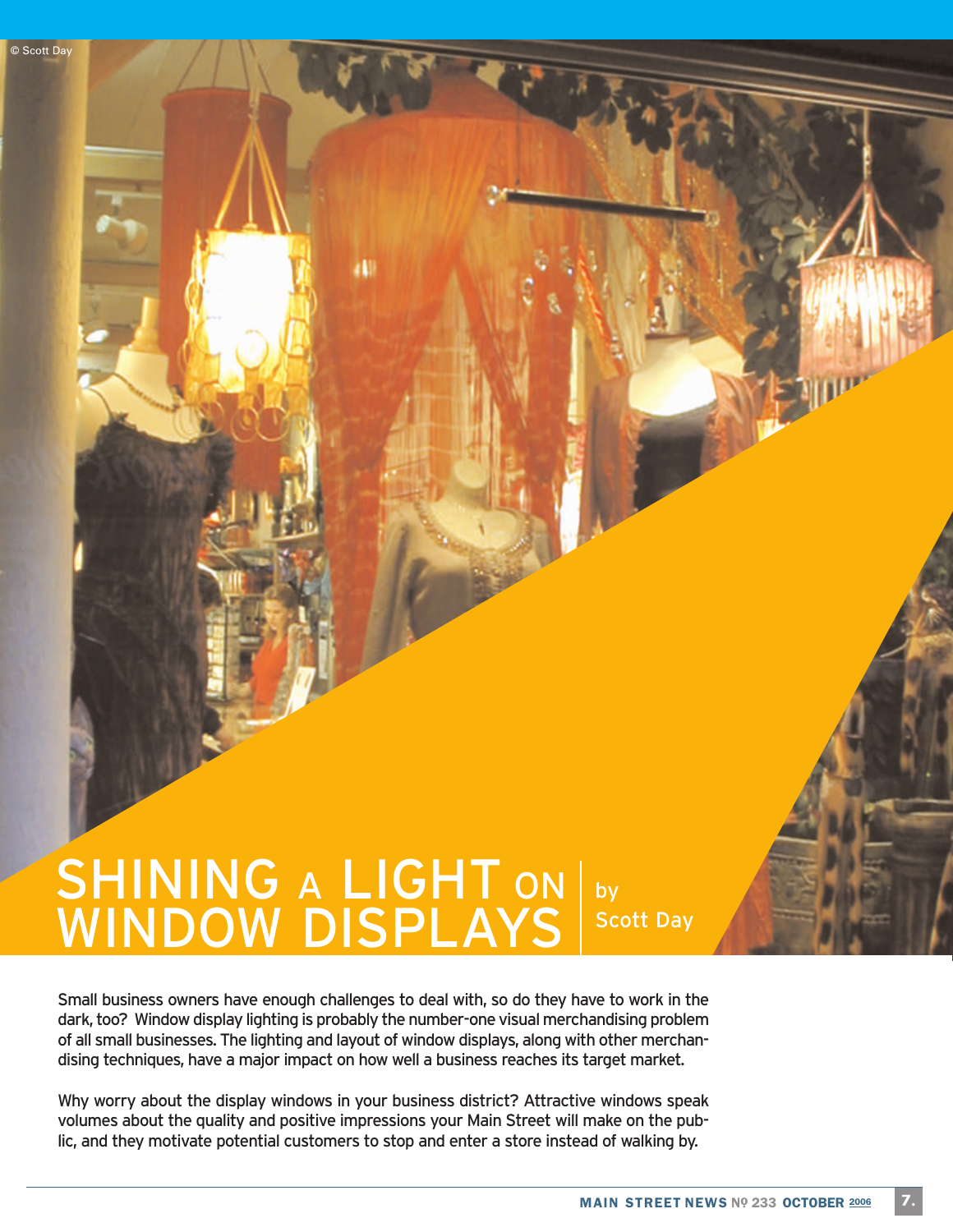Installing new window displays is a challenge in creativity that some business owners dread more than a trip to the dentist. But, it is a challenge worth accepting as I constantly hear from merchants that their windows are their best form of advertising. In fact, many will say: "If I put it in the window…it sells!"

It's therefore important to help your merchants understand that windows are like free billboards that come with the retail space. Great-looking windows can sell the items they display and sell the public on the store's, and Main Street's, positive image. Imagine the synergy if people start talking about what's happening in Main Street windows. Because another successful form of advertising is word of mouth, we've hit nirvana if people find the displays interesting enough to discuss.

#### THE MAKINGS OF A GREAT WINDOW

What makes a good window display? The first thing to consider is whether the items on display can be seen from across the street. This means the design needs to be simple, bold, and compelling to get people to notice it from afar. The second truly defining measure is: does it sell merchandise? Just because it looks good doesn't mean it sells well and a good window display will do both. The marketing goal of a window is to attract the right target audience by using the appropriate visuals and lighting. Lighting is a key determination of price point in a customer's mind; people associate fluorescent lights with lower price points and associate dramatic lighting and spotlights with higher price points. Third, a good window display will communicate its message in  $\zeta$  seconds since that is how much time the storefront has to capture motorists' attention.

However, a window has only 2.5 seconds to capture a pedestrian's attention. A key to capturing the attention of passersby is good lighting. Many business owners only turn on their show window lights at night to save energy. Contrary to this practice, businesses should leave their lights on throughout the day as well. Why? Unless the store has enough light behind the display window, the glass will be too reflective in daylight and will act as a mirror. If the lights aren't on, reflections, not merchandise, will be what people see. And if the glass is dusty, people won't be able to see what's being displayed unless they are right in front of the storefront. Therefore, merchants need to understand that lighting the display window during the day is essential to reduce glare. Now the question becomes: how does the business maintain energy efficiency and how much light is necessary?

### ENERGY-EFFICIENT LIGHTING

There are several ways to make lighting energy efficient. One easy method is to use timers so that after hours the lights in the window are reduced to just a couple of accent lights. But there are also different types of bulbs that can be used. Low-voltage halogen lights not only show the true color of merchandise but, as they are also made to be energy efficient, they can reduce lighting costs. On the other hand, halogen bulbs can throw off heat, which can add to air conditioning bills, so a merchant needs to pay close attention to the number of bulbs and where they are placed. Low-voltage halogens put out enough light to illuminate merchandise from about five feet way. Beyond this distance, they become less effective unless several are used, which in turn creates additional heat and requires more energy.

More recently, fluorescent spotlights have come on the market. This is a bit of an oxymoron because fluorescents don't have filaments that emit a direct beam of light. They actually emit a light pattern that is similar to a flood light, and not nearly as concentrated as a spotlight. I prefer to use traditional incandescent or halogen spots because they do a better job of reducing the mirror-like qualities of the display window. If fluorescent spots are used, they should be set relatively close  $(5$  to  $6$ feet) to the merchandise that will be illuminated. When helping your merchants select the most appropriate lights, keep in mind that an incandescent 75-watt spotlight can knock out merchandise from 8 to 10 feet away and a 75-watt halogen spot (which is not the same as a low-voltage halogen) can illuminate merchandise from about 12 feet away because it has a more concentrated beam. A 75-watt halogen will also emit more heat, so pay close attention to their number and placement.

Another technique to increase the energy efficiency of window display lighting is to raise the height of merchandise with risers so items are closer to the light source. The shorter the distance the light travels to illuminate the objects, the more concentrated the beam of light will be. This lights up the object better without requiring a high-wattage bulb. Ideally, the merchandise in a store window should be in the customer's primary line of sight, which is about 3.5 to 5 feet above the floor. This positions merchandise above the height of hoods of cars parked along the street in front of the store.

Another energy-efficient lighting option is to include lower wattage accent lights in the display so the light only has a short distance to travel to illuminate the merchandise. These accent lights can be in the form of small table lamps, "can lamps" that provide eye-catching light from below, or clip-on accent lights. Since they're lower wattage, they use less energy.

A new entry on the market is a small, low-voltage halogen can lamp, which is about the size of a tennis ball and can swivel. A neat feature of these lamps is that they come equipped with an automatic pressure switch so that if they're knocked over they automatically turn off. To be on the safe side, however, because they will generate a significant amount of heat, these lamps should be mounted so that they can't be knocked over and should be kept away from all flammable substances.

Merchants should always install new lighting fixtures according to the manufacturer's instructions or hire an electrician. They should also check the heat a new fixture or bulb emits to make sure it's not getting too hot after installation. If new fixtures of different amperage are being installed on existing circuits, it is advisable to have a qualified electrician to do the work.